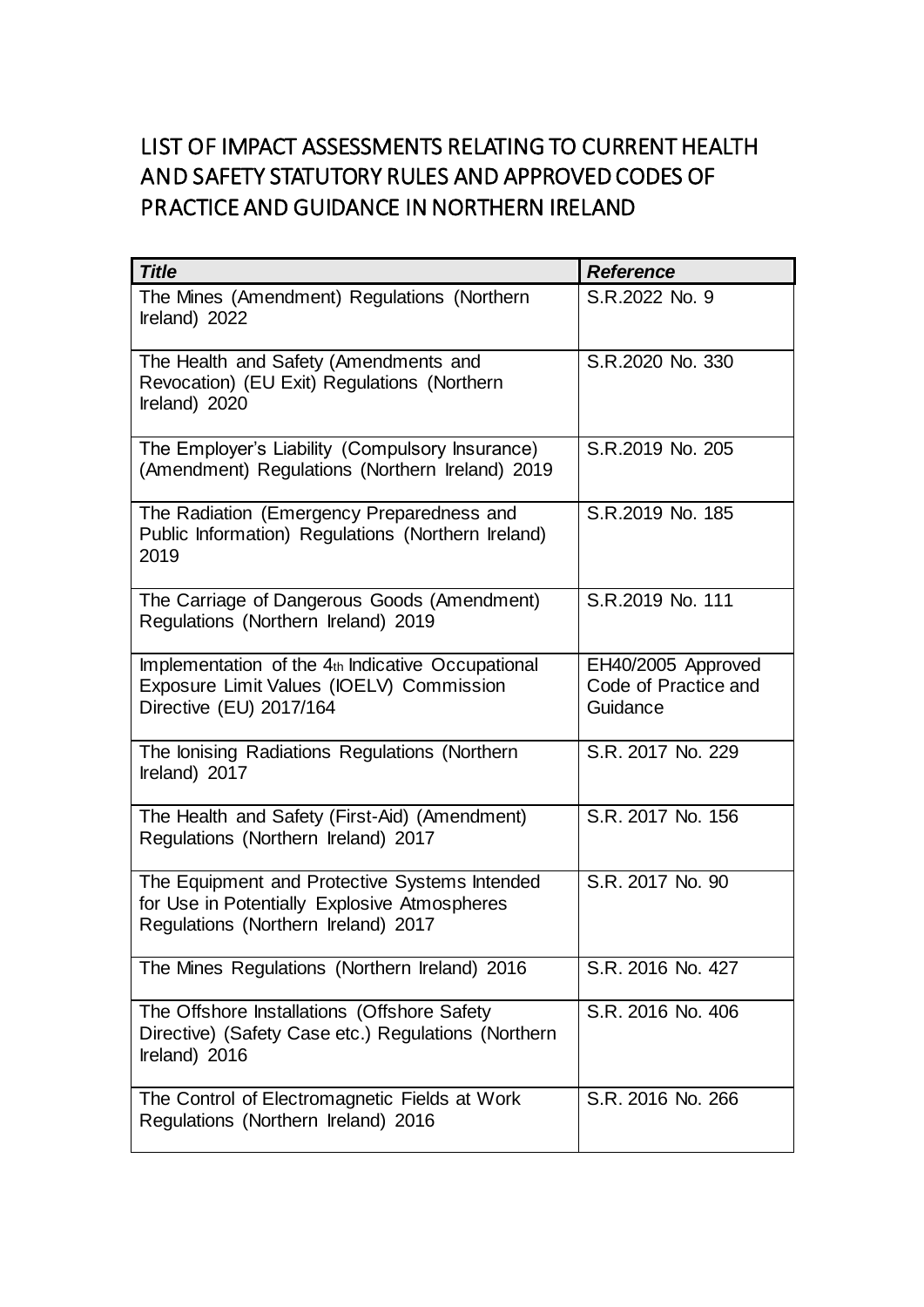| <b>Title</b>                                                                                                               | <b>Reference</b>                                       |
|----------------------------------------------------------------------------------------------------------------------------|--------------------------------------------------------|
| The Construction (Design and Management)<br>Regulations (Northern Ireland) 2016                                            | S.R. 2016 No. 146                                      |
| The Genetically Modified Organisms (Contained<br>Use) Regulations (Northern Ireland) 2015                                  | S.R. 2015 No. 339                                      |
| The Control of Major Accident Hazards Regulations<br>(Northern Ireland) 2015                                               | S.R. 2015 No. 325                                      |
| The Classification, Labelling and Packaging of<br>Chemicals (Amendment) Regulations (Northern<br>Ireland) 2015             | S.R. 2015 No. 265                                      |
| The Biocidal Products (Fees and Charges)<br>Regulations (Northern Ireland) 2015                                            | S.R. 2015 No. 254                                      |
| The Health and Safety (Miscellaneous Repeals,<br>Revocations and Amendments) Regulations<br>(Northern Ireland) 2015        | S.R. 2015 No. 223                                      |
| The Health and Safety (Fees)(Amendment)<br>Regulations (Northern Ireland) 2014                                             | S.R. 2014 No. 280                                      |
| The Biocidal Products and Chemicals (Appointment<br>of Authorities and Enforcement) Regulations<br>(Northern Ireland) 2013 | S.R. 2013 No. 206                                      |
| The Health and Safety (Sharp Instruments in<br>Healthcare) Regulations (Northern Ireland) 2013                             | S.R. 2013 No. 108                                      |
| The Health and Safety (Miscellaneous Revocations)<br>Regulations (Northern Ireland) 2012                                   | S.R. 2012 No. 450                                      |
| The Health and Safety (Fees) Regulations<br>(Northern Ireland) 2012                                                        | S.R. 2012 No. 255                                      |
| The Control of Asbestos Regulations (Northern<br>Ireland) 2012                                                             | S.R. 2012 No. 179                                      |
| Carriage of Dangerous Goods: Approved<br>Derogations and Transitional Provisions 2012                                      | ISBN 9780115532139                                     |
| Implementation of the 3rd Indicative Occupational<br>Exposure Limit Values (IOELV) Directive<br>(2009/161/EU).             | EH40/2005 Approved<br>Code of Practice and<br>Guidance |